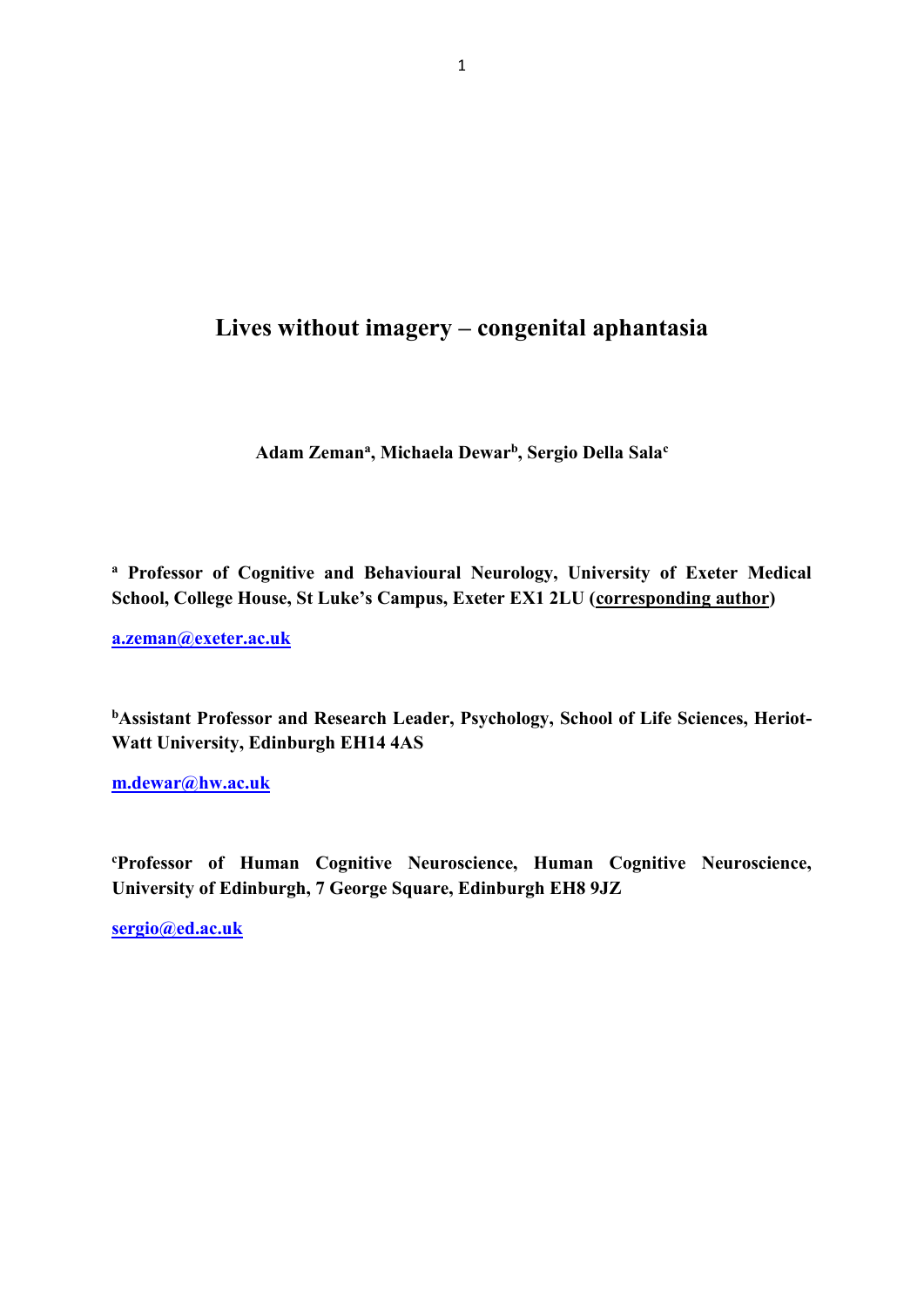### 1. **Introduction**

Visual imagery is, for most of us, a conspicuous ingredient of everyday experience, playing a prominent role in memory, daydreaming and creativity. Galton, who pioneered the quantitative study of visual imagery with his famous 'breakfast-table survey', reported a wide variation in its subjective vividness (Galton, 1880). Indeed, some participants described 'no power of visualising'. This phenomenon has received little attention since, though Faw reported that 2.1-2.7% of 2,500 participants 'claim no visual imagination' (Faw, 2009).

The experience of voluntary imagery is associated with activity in fronto-parietal 'executive' systems and in posterior brain regions which together enable us to generate images on the basis of our stored knowledge of appearances (Bartolomeo, 2008). The relative contributions of lower and higher order visual regions to the experience of visual imagery are debated (Bartolomeo, 2008). Clinical reports suggest the existence of two major types of neurogenic visual imagery impairment: i) visual memory disorders, causing both visual agnosia and imagery loss, and ii) 'imagery generation' deficits selectively disabling imagery (Farah, 1984).

In 2010 we reported a particularly 'pure' case of imagery generation disorder, in a 65 year old man who became unable to summon images to the mind's eye after coronary angioplasty (Zeman et al., 2010). Following a popular description of our paper (Zimmer, 2010), we were contacted by over twenty individuals who recognised themselves in the article's account of 'blind imagination', with the important difference that their imagery impairment had been lifelong. Here we describe the features of their condition, elicited by a questionnaire, and suggest a name – *aphantasia* - for this poorly recognised phenomenon.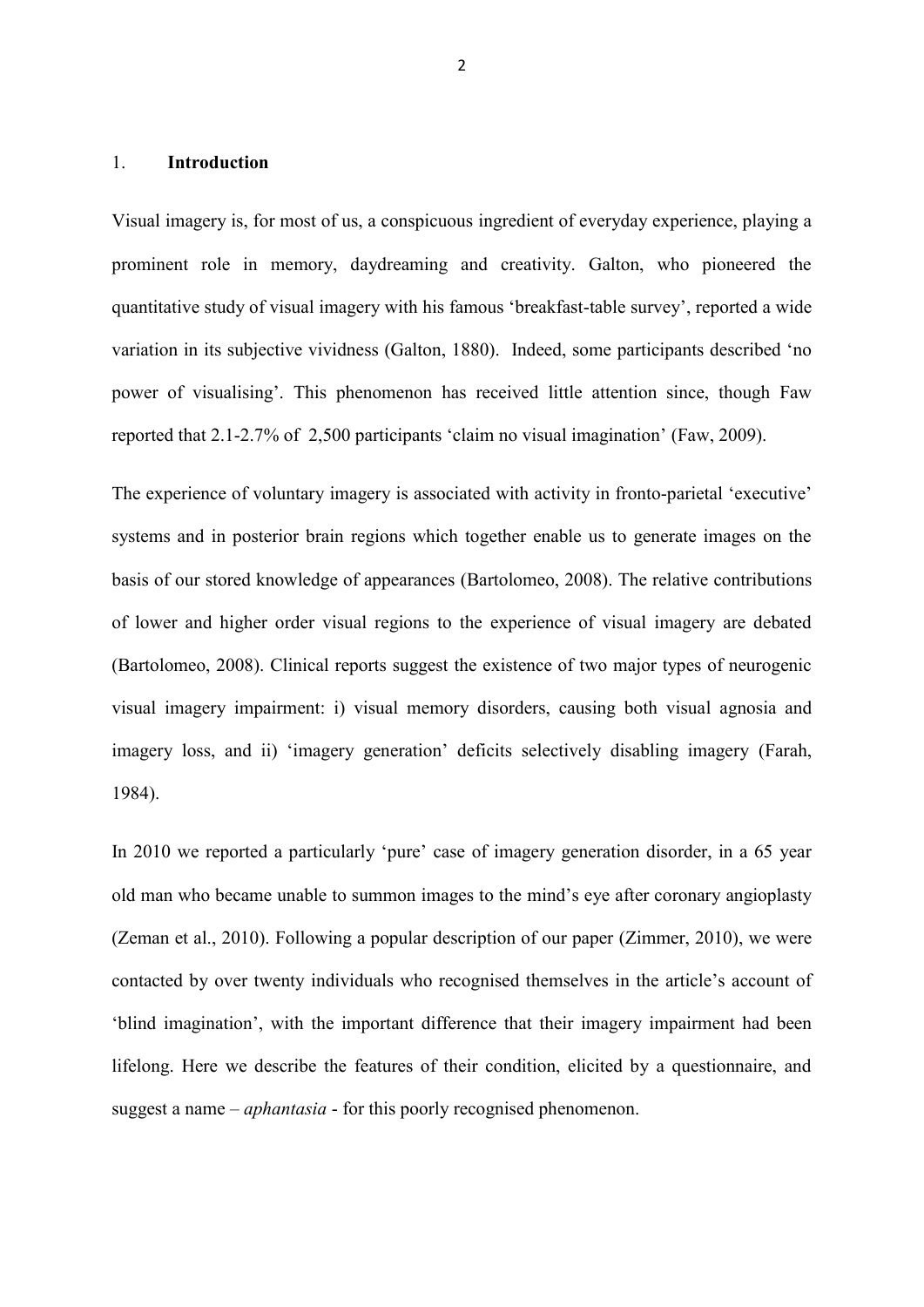#### **2. Results**

21 individuals contacted us because of their lifelong reduction of visual imagery. We explored the features of their condition with a questionnaire devised for the purpose and the Vividness of Visual Imagery Questionnaire (VVIQ) (Marks, 1973) (*see supplementary material for further details*). Participants typically became aware of their condition in their teens or twenties when, through conversation or reading, they realised that most people who 'saw things in the mind's eye', unlike our participants, enjoyed a quasi-visual experience. 19/21 were male. 5/21 reported affected relatives. 10/21 told us that all modalities of imagery were affected. Our participants rating of imagery vividness was significantly lower than that of 121 controls  $(p<0.01$ , Mann Whitney U test – see Figure 1). Despite their substantial (9/21) or complete (12/21) deficit in voluntary visual imagery, as judged by the VVIQ, the majority of participants described involuntary imagery. This could occur during wakefulness, usually in the form of 'flashes' (10/21) and/or during dreams (17/21). Within a group of participants who reported no imagery while completing the VVIQ, 10/11 reported involuntary imagery during wakefulness and/or dreams, confirming a significant dissociation between voluntary and involuntary imagery (p<.01, McNemar Test). Participants described a varied but modest effect on mood and relationships. 14/21 participants reported difficulties with autobiographical memory. The same number identified compensatory strengths in verbal, mathematical and logical domains. Their successful performance in a task that would normally elicit imagery – 'count how many windows there are in your house or apartment' was achieved by drawing on what participants described as 'knowledge', 'memory' and 'subvisual' models.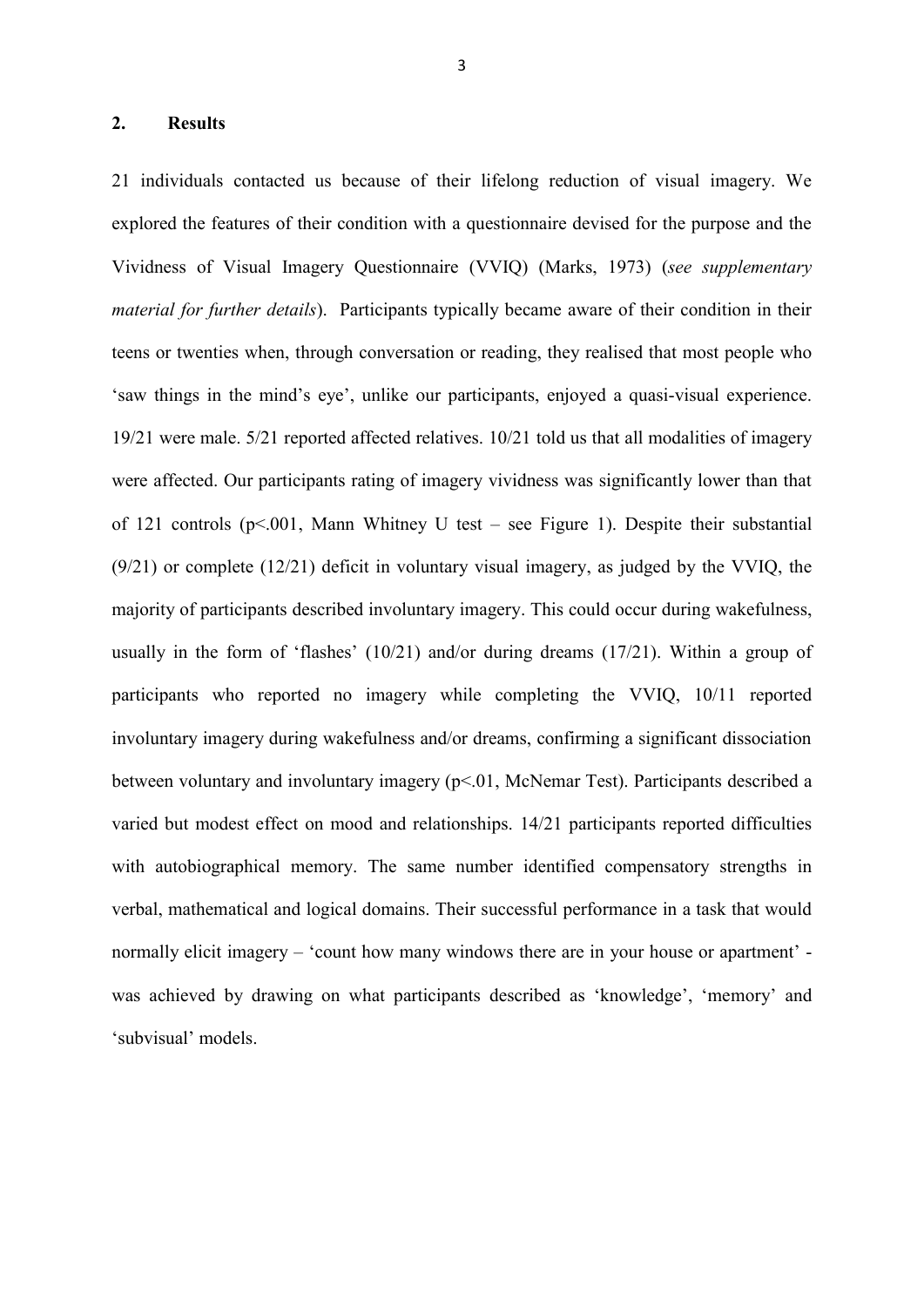#### **3. Discussion**

φαντασία, phantasia, is the classical Greek term for imagination, defined by Aristotle as the 'faculty/power by which a *phantasma* [image or mental representation] is presented to us' (Aristotle, 1968). We propose the use of the term 'aphantasia' to refer to a condition of reduced or absent voluntary imagery. Terms used previously in related contexts include 'defective revisualisation' (Botez, Olivier, Vezina, Botez, & Kaufman, 1985) and 'visual irreminiscence' (Nielsen, 1946).

Sceptics could claim that aphantasia is itself a mere fantasy: describing our inner lives is difficult and undoubtedly liable to error (Hurlburt & Schwitzgebel, 2007). We suspect, however, that aphantasia will prove to be a variant of neuropsychological functioning akin to synaesthesia (Barnett & Newell, 2008) and to congenital prosopagnosia (Gruter, Gruter, Bell, & Carbon, 2009). Indeed, aphantasia may have some specific relationship to these disorders, as congenital prosopagnosia is associated with unusually low (Gruter et al., 2009), and synaesthesia with unusually high (Barnett & Newell, 2008), VVIQ scores.

The participants described here were self-selected and some of our findings, such as the male predominance, may reflect the readership of a science magazine like *Discover*. There is a need, therefore, for further study in a more representative sample. The existence of lifelong 'aphantasia' raises numerous additional questions. How commonly does congenital aphantasia occur? Existing data suggest a frequency of around 2% but there is no fully reported large scale study. The evidence of familial occurrence should be investigated further. Does congenital aphantasia have objective neuropsychological associations? Correlations between imagery vividness and cognitive functioning have been elusive in the past, but recently developed measures of autobiographical memory (Levine, Svoboda, Hay, Winocur, & Moscovitch, 2002), imaginative thinking and 'visual-object intelligence' (Blazhenkova &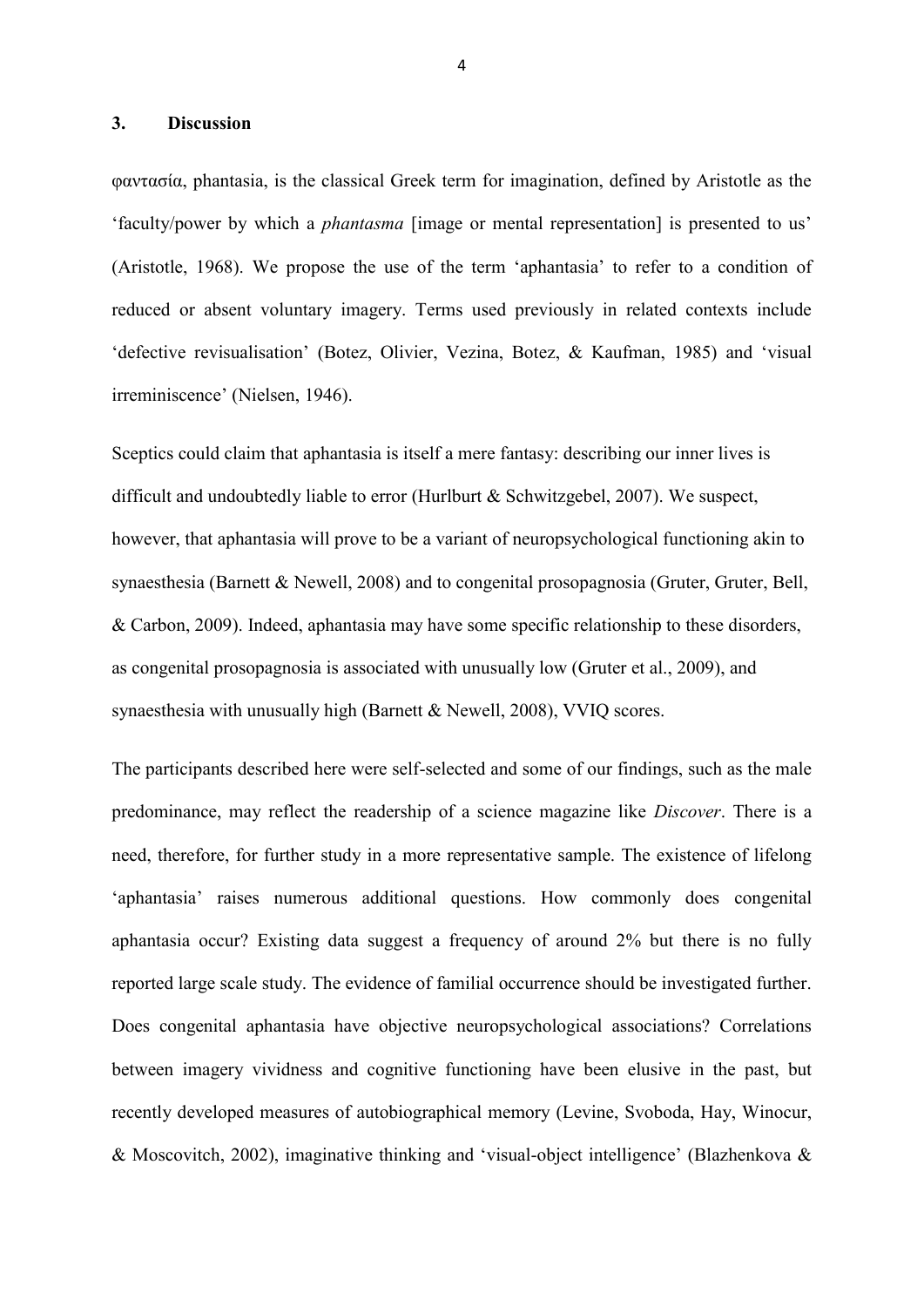Kozhevnikov, 2010) open up new avenues for exploration. Personality and mood may also be relevant variables. Are there subtypes of congenital aphantasia? The descriptions given by our participants suggest that in some cases visual memory is preserved even if visual imagery is absent, while others may rely entirely on non-visual representations in memory tasks; the relationship between aphantasia and congenital prosopagnosia also deserves further study. If, as we hypothesise, the absence or reduction of visual imagery has neural correlates, can we discover these? We are optimistic that modern structural and functional brain imaging may help to answer questions about the nature of visual imagery that were first posed in ancient Greece and first quantified at Sir Francis Galton's breakfast table over a hundred years ago.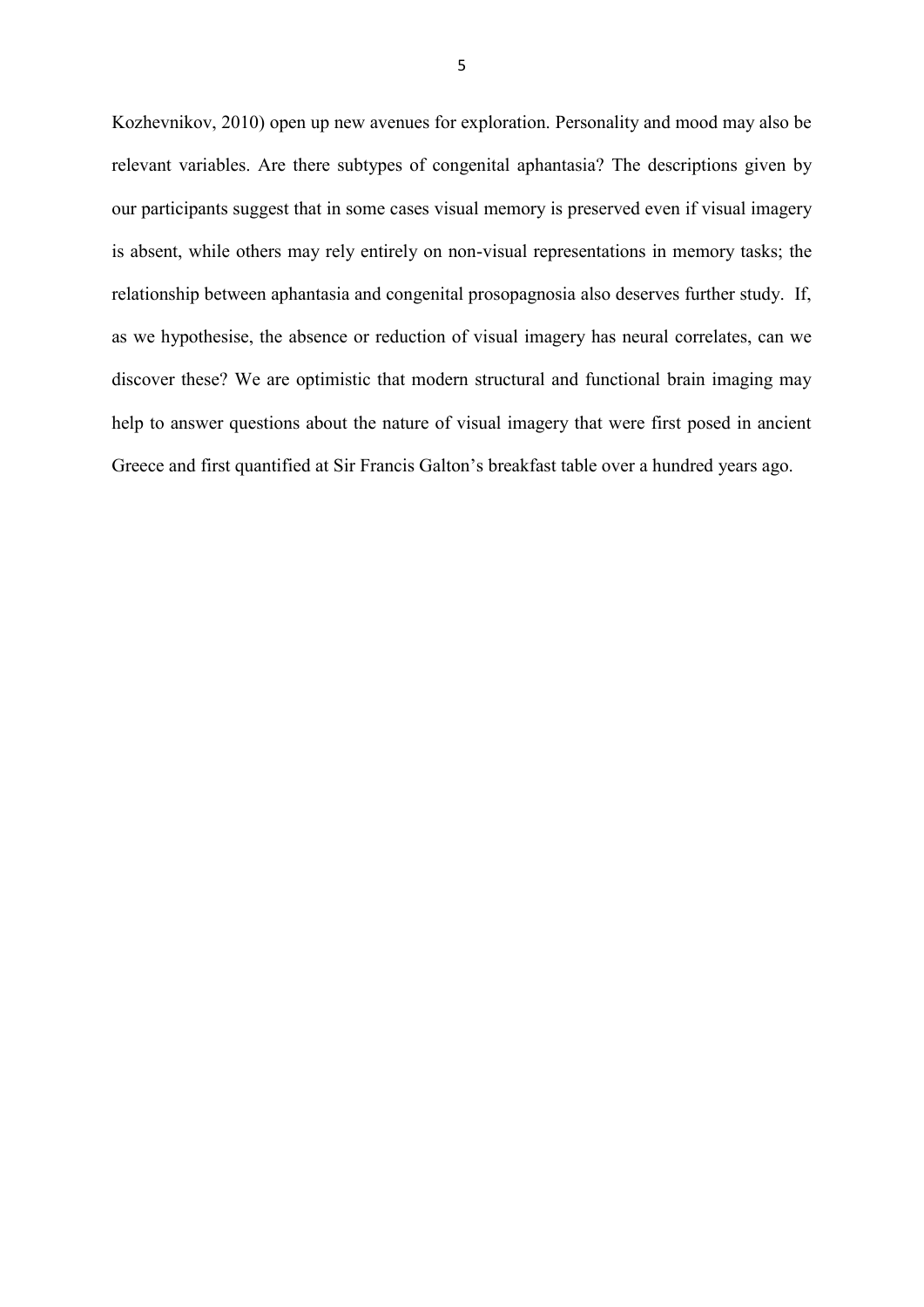# **Figure legend**

Figure 1: Distribution of Vividness of Visual Imagery Questionnaire (VVIQ) scores in participants with aphantasia and control participants (VVIQ range extends from 16, lowest imagery score to 80, highest imagery score).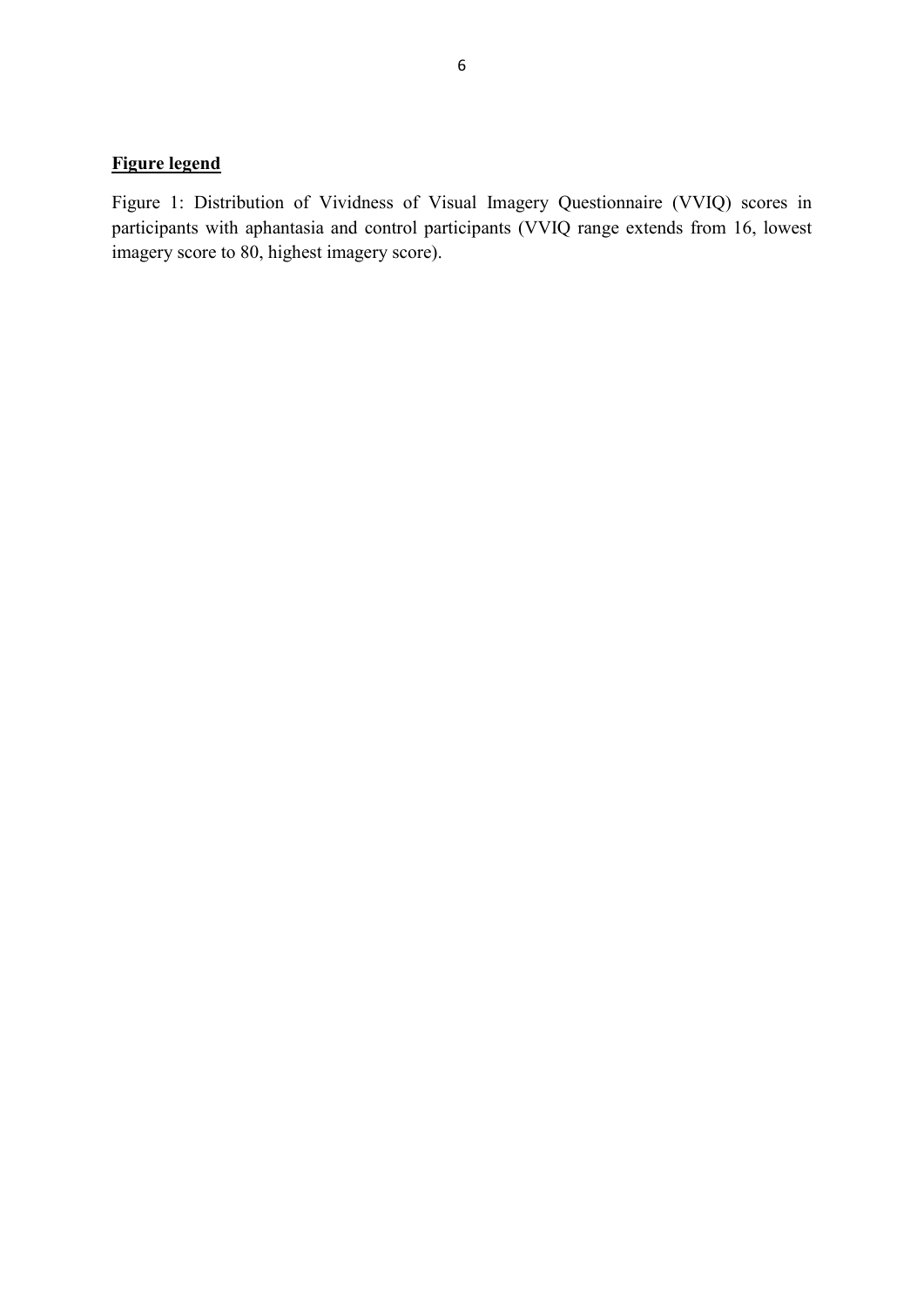## Reference List

Aristotle, t. b. D. W. Hamlyn. (1968). *De Anima. Books II and III (with certain passages from Book I)*. Oxford: Clarendon Press.

Barnett, K. J. & Newell, F. N. (2008). Synaesthesia is associated with enhanced, selfrated visual imagery. *Conscious.Cogn, 17,* 1032-1039.

Bartolomeo, P. (2008). The neural correlates of visual mental imagery: an ongoing debate. *Cortex, 44,* 107-108.

Blazhenkova, O. & Kozhevnikov, M. (2010). Visual-object ability: a new dimension of non-verbal intelligence. *Cognition, 117,* 276-301.

Botez, M. I., Olivier, M., Vezina, J. L., Botez, T., & Kaufman, B. (1985). Defective revisualization: dissociation between cognitive and imagistic thought case report and short review of the literature. *Cortex, 21,* 375-389.

Farah, M.J. (1984). The neurological basis of mental imagery: a componential analysis. *Cognition, 18,* 245-272.

Faw, B. (2009). Conflicting intuitions may be based on differing abilities - evidence from mental imaging research. *Journal of Consciousness Studies, 16,* 45-68.

Galton, F. (1880). Statistics of mental imagery. *Mind, 5,* 301-318.

Gruter, T., Gruter, M., Bell, V., & Carbon, C. C. (2009). Visual mental imagery in congenital prosopagnosia. *Neurosci.Lett., 453,* 135-140.